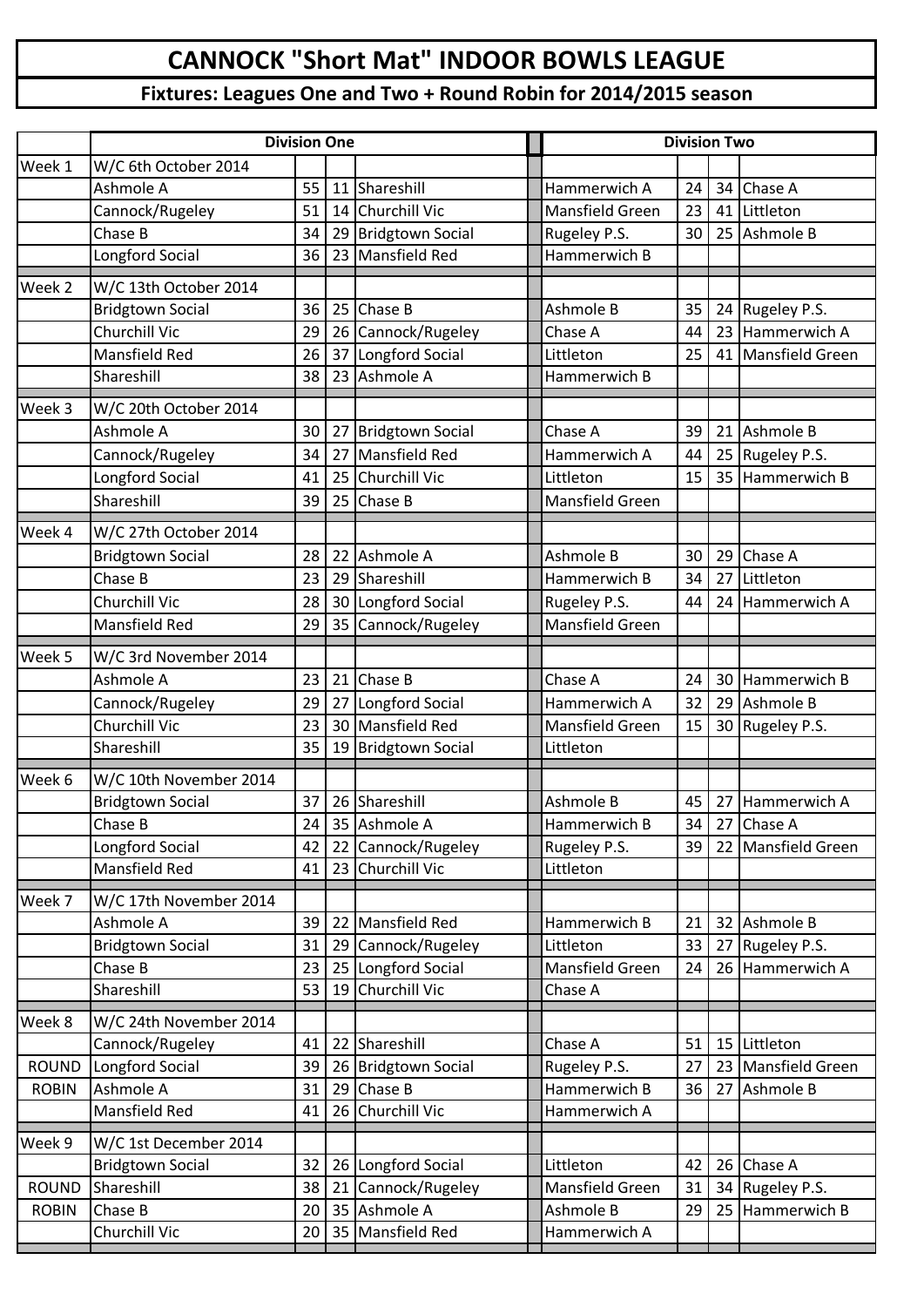| Week 10      | W/C 8th December 2014                   |          |    |                            |                         |    |    |                        |
|--------------|-----------------------------------------|----------|----|----------------------------|-------------------------|----|----|------------------------|
|              | Cannock/Rugeley                         | 42       |    | 15 Bridgtown Social        | Chase A                 | 35 | 21 | Mansfield Green        |
| <b>ROUND</b> | Longford Social                         | 32       |    | 32 Shareshill              | Rugeley P.S.            | 32 | 20 | Littleton              |
| <b>ROBIN</b> | Ashmole A                               | 45       |    | 26 Churchill Vic           | Hammerwich A            | 21 | 42 | Ashmole B              |
|              | Mansfield Red                           | 39       |    | 23 Chase B                 | Hammerwich B            |    |    |                        |
|              |                                         |          |    |                            |                         |    |    |                        |
| Week 11      | W/C 15th December 2014                  |          |    |                            |                         |    |    |                        |
|              | <b>Bridgtown Social</b>                 | 38       |    | 26 Cannock/Rugeley         | Littleton               | 30 | 25 | Rugeley P.S.           |
| <b>ROUND</b> | Shareshill                              | 45       |    | 28 Longford Social         | Mansfield Green         | 21 | 35 | Chase A                |
| <b>ROBIN</b> | Chase B                                 | 48       | 9  | Mansfield Red              | Ashmole B               | 31 | 24 | Hammerwich A           |
|              | Churchill Vic                           | 16       |    | 46 Ashmole A               | Hammerwich B            |    |    |                        |
| Week 12      | W/C 22nd December 2014                  |          |    |                            |                         |    |    |                        |
|              |                                         |          |    |                            |                         |    |    |                        |
|              | <b>CHRISTMAS NO FIXTURE</b>             |          |    |                            |                         |    |    |                        |
|              |                                         |          |    |                            |                         |    |    |                        |
|              |                                         |          |    |                            |                         |    |    |                        |
|              |                                         |          |    |                            |                         |    |    |                        |
| Week 13      | W/C 29th December 2014                  |          |    |                            |                         |    |    |                        |
|              |                                         |          |    |                            |                         |    |    |                        |
|              | <b>NEW YEAR NO FIXTURE</b>              |          |    |                            |                         |    |    |                        |
|              |                                         |          |    |                            |                         |    |    |                        |
|              |                                         |          |    |                            |                         |    |    |                        |
| Week 14      | W/C 5th January 2015                    |          |    |                            |                         |    |    |                        |
|              | Longford Social                         | 30       |    | 32 Cannock/Rugeley         | Chase A                 | 47 | 9  | Rugeley P.S.           |
| <b>ROUND</b> | Shareshill                              | 46       |    | 26 Bridgtown Social        | Mansfield Green         | 34 | 23 | Littleton              |
| <b>ROBIN</b> | Ashmole A                               | 44       |    | 21 Mansfield Red           | Hammerwich A            | 18 | 43 | Hammerwich B           |
|              | Churchill Vic                           | 20       | 28 | Chase B                    | Ashmole B               |    |    |                        |
|              |                                         |          |    |                            |                         |    |    |                        |
|              |                                         |          |    |                            |                         |    |    |                        |
| Week 15      | W/C 12th January 2015                   |          |    |                            |                         |    |    |                        |
|              | <b>Bridgtown Social</b>                 | 38       |    | 27 Shareshill              | Littleton               | 34 | 31 | <b>Mansfield Green</b> |
| <b>ROUND</b> | Cannock/Rugeley                         | 40       |    | 27 Longford Social         | Rugeley P.S.            | 30 | 26 | Chase A                |
| <b>ROBIN</b> | Chase B                                 | 44       |    | 23 Churchill Vic           | Hammerwich B            | 42 | 29 | Hammerwich A           |
|              | <b>Mansfield Red</b>                    |          |    | 30 36 Ashmole A            | Ashmole B               |    |    |                        |
|              |                                         |          |    |                            |                         |    |    |                        |
| Week 16      | W/C 19th January 2015                   |          |    |                            |                         |    |    |                        |
|              |                                         |          |    |                            |                         |    |    |                        |
|              | Open Week for re-arranged matches       |          |    |                            |                         |    |    |                        |
|              |                                         |          |    |                            |                         |    |    |                        |
|              |                                         |          |    |                            |                         |    |    |                        |
| Week 17      | W/C 26th January 2015                   |          |    |                            |                         |    |    |                        |
|              |                                         |          |    |                            |                         |    |    |                        |
| ROUND        | Robin 1st Leg Semi-Final                |          |    |                            |                         |    |    |                        |
| <b>ROBIN</b> | Cannock/Rugeley                         | 44       |    | 24 Chase A                 |                         |    |    |                        |
|              | Hammerwich B                            | 23       |    | 33 Ashmole A               |                         |    |    |                        |
| Week 18      | W/C 2nd February 2015                   |          |    |                            |                         |    |    |                        |
|              |                                         |          |    |                            |                         |    |    |                        |
| ROUND        | Robin 2nd Leg Semi-Final                |          |    |                            |                         |    |    |                        |
| <b>ROBIN</b> | Chase A                                 |          |    | Cannock/Rugeley            |                         |    |    |                        |
|              | Ashmole A                               |          |    | Hammerwich B               |                         |    |    |                        |
|              |                                         |          |    |                            |                         |    |    |                        |
| Week 19      | W/C 9th Feb 2015                        |          |    |                            |                         |    |    |                        |
|              | Cannock/Rugeley                         | 41       |    | 13 Bridgtown Social        | Ashmole B               | 18 | 41 | Hammerwich B           |
|              | Churchill Vic                           | 36       |    | 29 Shareshill              | Hammerwich A            | 39 | 20 | Mansfield Green        |
|              | Longford Social<br><b>Mansfield Red</b> | 31<br>25 |    | 29 Chase B<br>33 Ashmole A | Rugeley P.S.<br>Chase A | 43 | 20 | Littleton              |